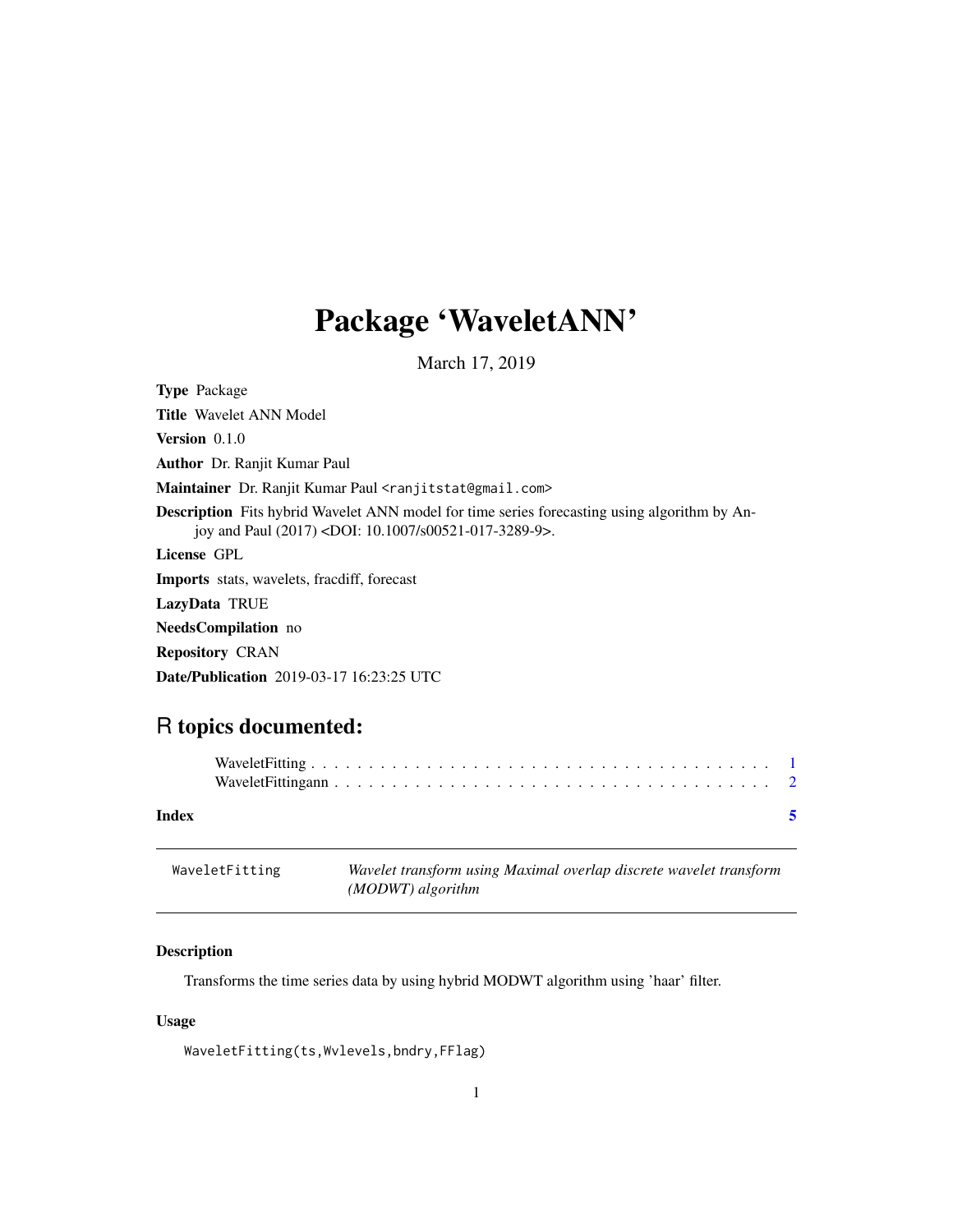#### <span id="page-1-0"></span>Arguments

| ts       | univariate time series                                         |
|----------|----------------------------------------------------------------|
| Wylevels | The level of wavelet decomposition                             |
| bndry    | The boundary condition of wavelet decomposition                |
| FFlag    | The FastFlag condition of wavelet decomposition: True or False |

#### Value

WaveletFitting The wavelet trasnform of the series

#### References

Percival D. B. and Walden A. T. 2000. Wavelet Methods for Time-Series Analysis. Cambridge Univ. Press, U.K.

Paul R. K., Prajneshu and Ghosh H. 2013. Wavelet Frequency Domain Approach for Modelling and Forecasting of Indian Monsoon Rainfall Time-Series Data. Journal of the Indian society of agricultural statistics, 67, 319 to 327.

Paul, R.K. and Birthal, P.S. 2015. Investigating rainfall trend over India using wavelet technique. Journal of Water and Climate Change, 7, 365 to 378.

Paul, R. K. 2015. ARIMAX-GARCH-WAVELET Model for forecasting volatile data. Model Assisted Statistics and Application, 10, 243 to252.

#### Examples

```
N < - 100PHI < -0.2THETA <- 0.1
SD < -1M < - \varnothingD \le -0.2Seed <- 123
set.seed(Seed)
Sim.Series <- fracdiff::fracdiff.sim(n = N, ar = c(PHI), ma = c(THETA),
                                      d = D, rand.gen = rnorm, sd = SD, mu = M)
simts <- as.ts(Sim.Series$series)
Waveletlevels <- floor(log(length(simts))) # to obtain the maximum level for wavelet decomposition
WS <- WaveletFitting(ts=simts,Wvlevels=Waveletlevels,bndry='periodic',FFlag=TRUE)$WaveletSeries
```
WaveletFittingann *Wavelet-ANN hybrid model for forecasting*

#### Description

Fits the time series data by using hybrid Wavelet-ANN algorithm.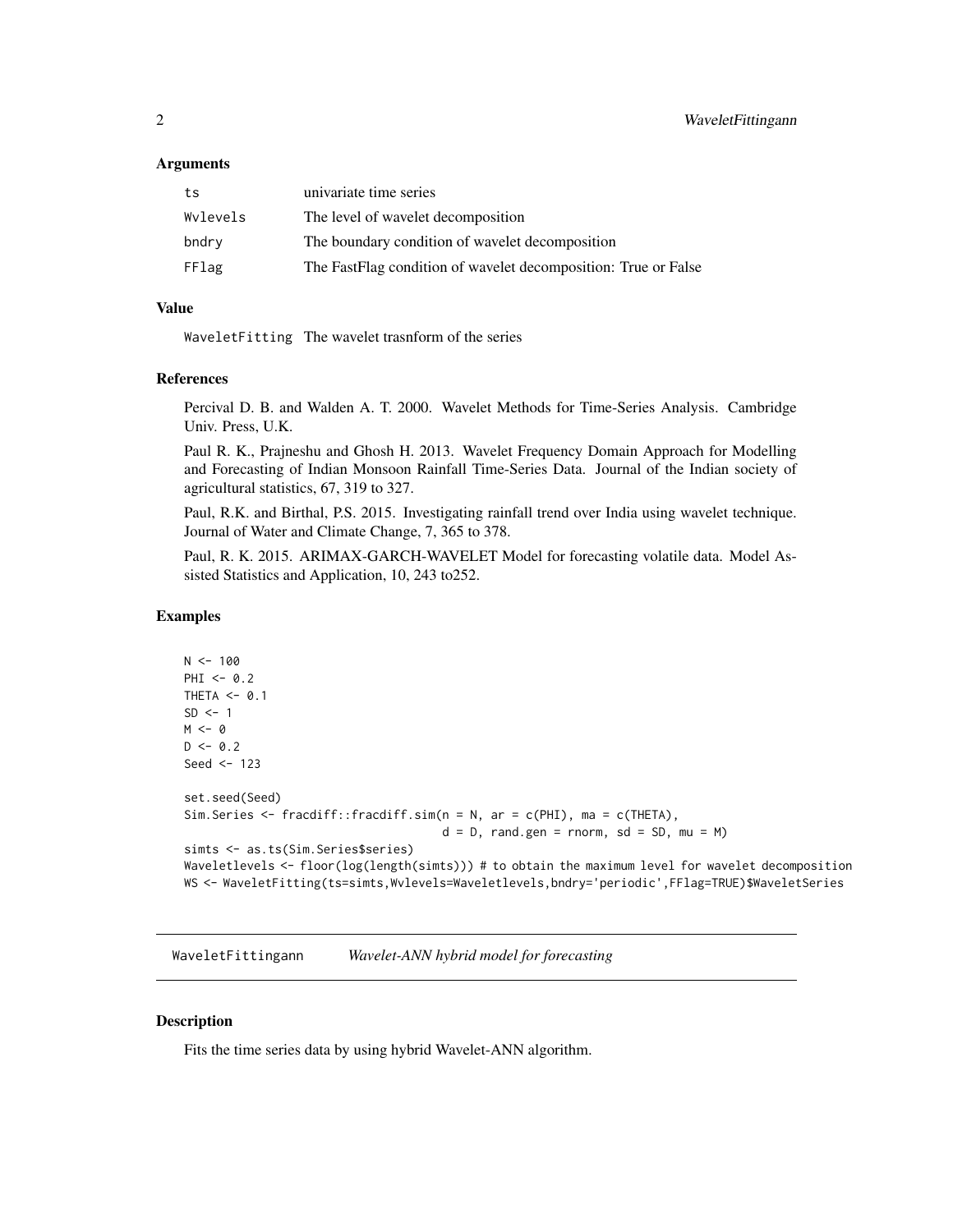#### WaveletFittingann 3

#### Usage

WaveletFittingann(ts,Waveletlevels,boundary,FastFlag,nonseaslag,seaslag,NForecast)

#### Arguments

| ts            | univariate time series                                         |
|---------------|----------------------------------------------------------------|
| Waveletlevels | The level of wavelet decomposition                             |
| boundary      | The boundary condition of wavelet decomposition                |
| FastFlag      | The FastFlag condition of wavelet decomposition: True or False |
| nonseaslag    | The maximum non seasonal order                                 |
| seaslag       | The maximum seasonal order                                     |
| NForecast     | The forecast horizon: A positive integer                       |

#### Value

WaveletFittingann

The forecast of the series

#### References

Aminghafari, M. and Poggi, J.M. 2007. Forecasting time series using wavelets. Internationa Journal of Wavelets, Multiresolution and Inforamtion Processing, 5, 709 to 724

Percival D. B. and Walden A. T. 2000. Wavelet Methods for Time-Series Analysis. Cambridge Univ. Press, U.K.

Paul R. K., Prajneshu and Ghosh H. 2013. Wavelet Frequency Domain Approach for Modelling and Forecasting of Indian Monsoon Rainfall Time-Series Data. Journal of the Indian society of agricultural statistics, 67, 319 to 327.

Paul, R.K. and Birthal, P.S. 2015. Investigating rainfall trend over India using wavelet technique. Journal of Water and Climate Change, 7, 365 to 378.

Paul, R. K. 2015. ARIMAX-GARCH-WAVELET Model for forecasting volatile data. Model Assisted Statistics and Application, 10, 243 to 252.

Anjoy, P. and Paul, R.K. (2017). Comparative performance of wavelet-based neural network approaches. Neural Computing and Applications, DOI: 10.1007/s00521-017-3289-9.

#### Examples

 $N < - 100$ PHI  $<-0.2$ THETA  $<-$  0.1  $SD < -1$  $M < - \theta$  $D \le -0.2$ Seed <- 123 set.seed(Seed)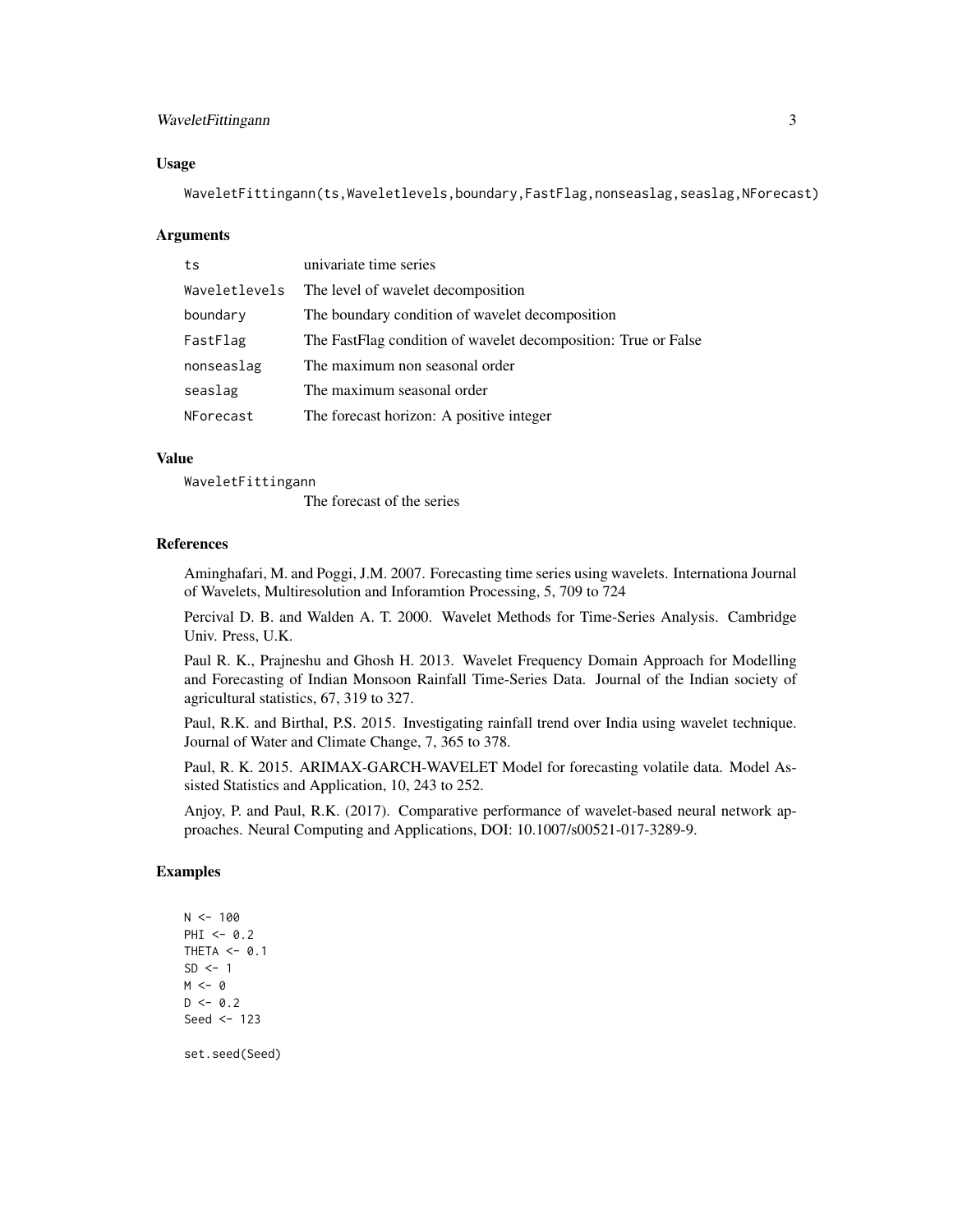```
Sim.Series <- fracdiff::fracdiff.sim(n = N, ar = c(PHI), ma = c(THETA),
                                    d = D, rand.gen = rnorm, sd = SD, mu = M)
```
simts <- as.ts(Sim.Series\$series)

#Waveletlevels <- floor(log(length(simts))) # to obtain the maximum level for wavelet decomposition WaveletForecast<-WaveletFittingann(ts=simts,Waveletlevels=floor(log(length(simts))), boundary='periodic',FastFlag=TRUE,nonseaslag,seaslag,NForecast=5)